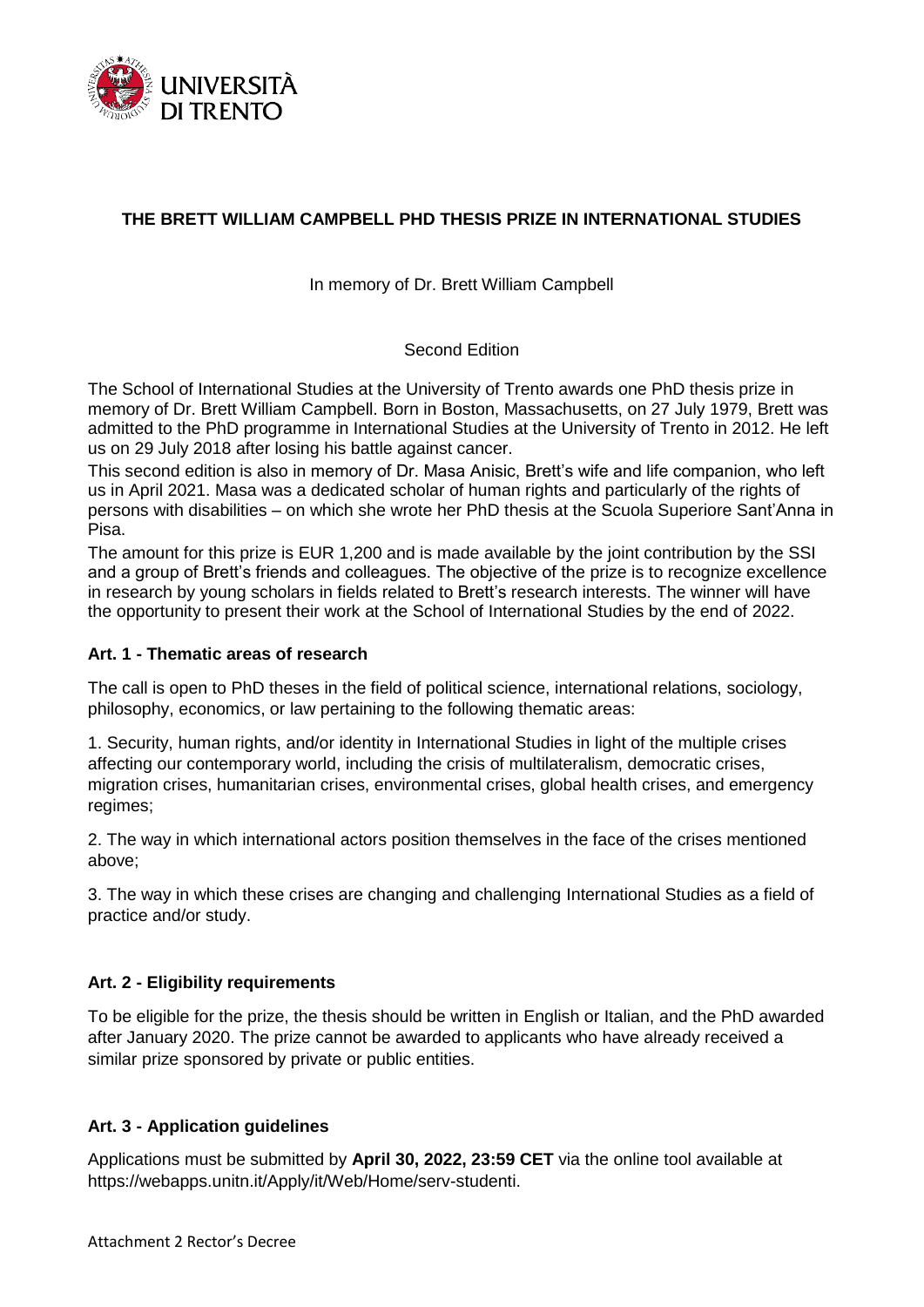

The following pdf documents need to be attached:

- Copy of full thesis as it was defended;
- Short summary of the thesis (max 500 words);
- Thesis presentation (research questions, methods, and main findings and relevance for the prize - max 5 pages);
- Curriculum vitae.

## **Art. 4 - Prize jury and evaluation criteria**

The award decision will be taken on the basis of a shortlist drawn up by the Committee that will be composed by one member of the SIS faculty and of two graduates from the XXVIII cohort of the PhD program in International Studies at the University of Trento.

The Committee will base its decision on the quality and scientific originality of the thesis, the relevance of the topic with respect to the areas of research listed in Art. 1, and the applicant's CV.

### **Art. 5 - Winner and delivery of the prize**

The amount of the prize (EUR 1,200) will be paid in a single instalment through a wire transfer. The prize will be conferred in a public event organised by the School of International Studies by the end of 2022.

The shortlist will be published on the website of the University of Trento. The winner will be notified of the final result, after which he/she will have to confirm or decline the award within the time limit indicated in the notification. In the event of the winner declining the award, the prize shall be awarded to the runner-up.

## **Art. 6 - Processing of personal data**

In line with Art.13 of the EU General Data Protection Regulation 2016/679 (GDPR), the University of Trento will only process personal data to undertake the selection for the prize. The data controller is the University of Trento, via Calepina n. 14, 38122 Trento, e-mail: [ateneo@pec.unitn.it;](mailto:ateneo@pec.unitn.it) [ateneo@unitn.it.](mailto:ateneo@unitn.it) The data protection officer can be contacted at [rpd@unitn.it.](mailto:rpd@unitn.it)

Personal data (on paper or digital) will be processed only by authorized staff, in line with the principles of permissibility, consistency, transparency, appropriateness, relevance and need. Personal data will not be transferred to extra-EU countries. Submission of personal data is required for the selection procedure; the lack thereof will preclude applicants from participation. Personal data are stored only as long as needed for the selection procedures and the related legal requirements, in line with the time limits established by law or by academic regulations Applicants may ask at any time for access, correction, deletion and limitation of their personal data, and they may oppose data processing. Applicants may also contact the Italian Data Protection Authority, in line with Art. 77 of GDPR.

For any other information please contact the Office for Student Services (Tel - e-mail: 0461/282332 – serviziallostudio@unitn.it) or brettcampbellprize@sis.unitn.it.